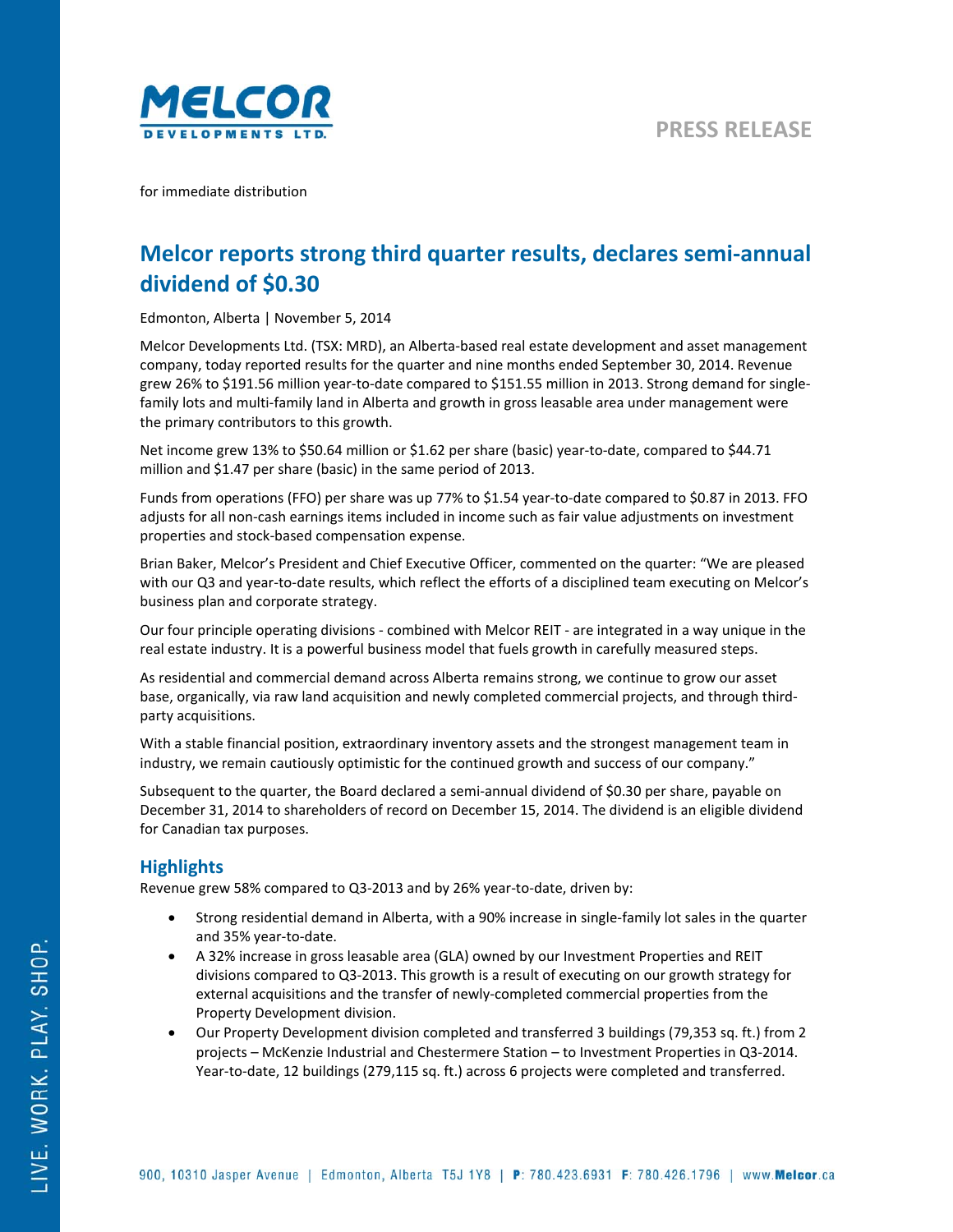We continued to invest in raw land inventory to support future growth in our strategic markets with the following acquisitions:

- 147.27 acres of land in SE Edmonton (Alberta) at a cost of \$17.32 million.
- 122.85 acres of land in Arizona for \$7.10 million (US\$6.51 million).

Melcor REIT continues to execute its operating and growth strategy:

- REIT revenue grew by 13% over Q3‐2013 as a result of our growing portfolio and higher occupancy. Occupancy remained steady in the quarter. Higher revenue resulted in a 13% increase in NOI over Q3‐2013.
- During Q4-2014, the REIT entered into an agreement with a third party to acquire a 158,320 sq. ft. office and retail property situated on an 18.98 acre site (including approximately 2 acres of undeveloped area) located in Edmonton, AB for a purchase price of \$31.38 million. The purchase price will be settled through the assumption of approximately \$15.10 million in mortgage debt and cash from the revolving line of credit. The acquisition is expected to close in Q4‐2014.

We continue our tradition of distributing profit to our investors:

- Melcor declared a semi‐annual dividend of \$0.30 per share, payable on December 31, 2014 to shareholders of record on December 15, 2014. The dividend is an eligible dividend for Canadian tax purposes. This brings the total dividend for 2014 to \$0.58 per share.
- Melcor REIT paid distributions of \$0.05625 per trust unit in July, August and September. Distributions made in FY‐2014 represent a payout ratio of 86%. Melcor REIT also declared distributions of \$0.05625 per trust unit for October, November and December 2014.

### **Outlook**

The majority of our assets are in Alberta, with steadily growing inventory in the US. We believe the economic indicators in these regions provide a strong business outlook for the foreseeable future.

- Alberta fundamentals remain solid, with low unemployment rates, high net in‐migration, weekly earnings exceeding the national average, strong capital investment and moderate. These fundamentals create a favorable environment for both residential and commercial property development. We continue to monitor the recent volatility in oil prices for impact on our business operations. We remain cautiously optimistic for the continued growth and success of our company.
- The US continues its moderate economic recovery with some lingering uncertainty, but with an increasing sense of optimism.

Our key differentiators are our financial strength, diversified business model, proven track record and the experience and integrity of our personnel.